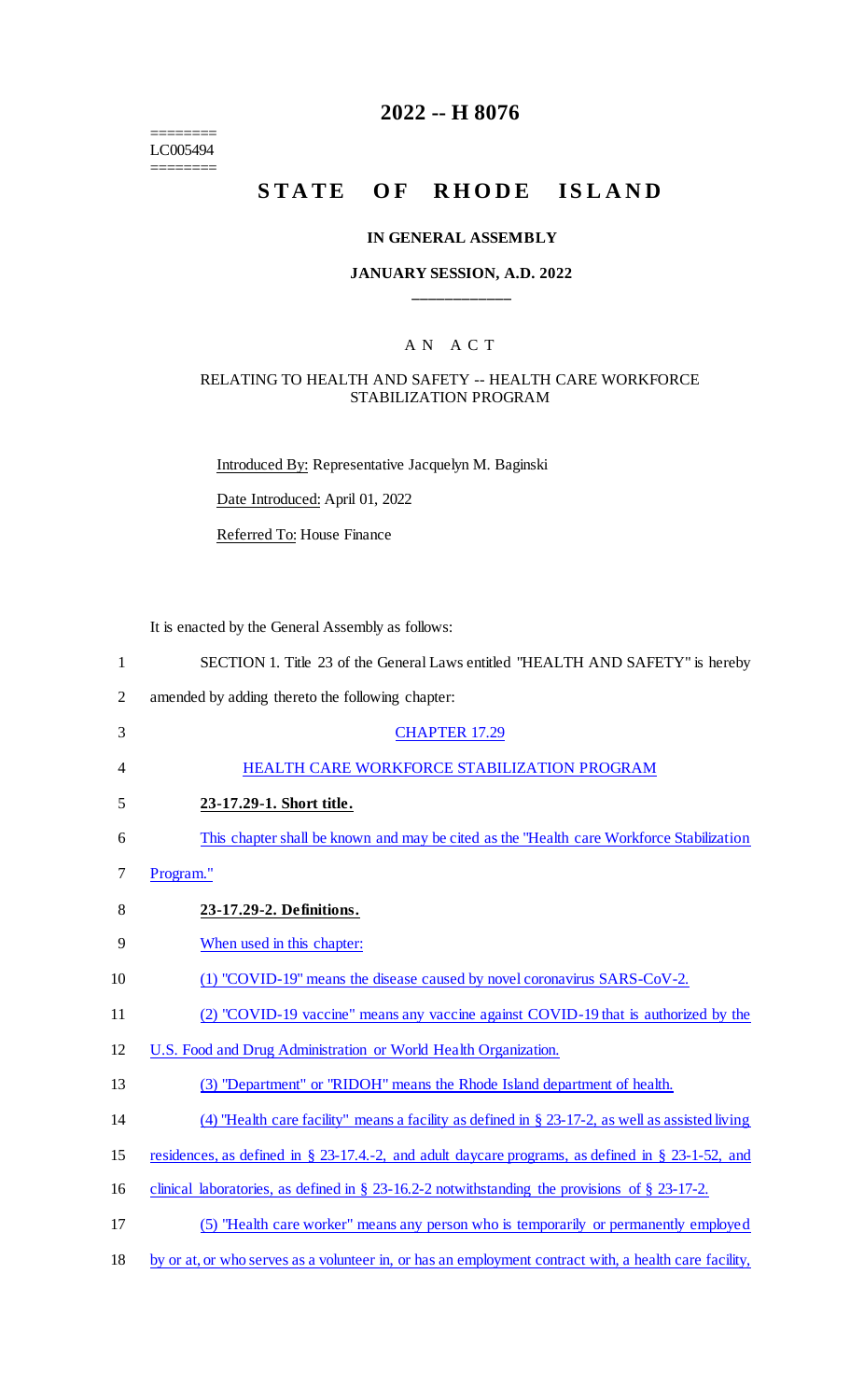1 and has or may have direct contact with a patient in that health care facility. This person may include, but not be limited to, a physician, physician assistant, nurse, nursing assistant, therapist, technician, clinician, behavioral analyst, social worker, occupational, physical or speech therapist, 4 phlebotomist, emergency medical service practitioner, dental personnel, pharmacist, laboratory personnel, autopsy personnel, students and trainees, contractual staff not employed by the health care facility; other health care providers, including those who have privileges at, but are not 7 employed by, the health care facility; and persons (e.g., clerical, dietary, housekeeping, laundry, security, maintenance, administrative, billing, and volunteers) not directly involved in patient care but potentially exposed, in the course of employment, to infectious agents that can be transmitted from person to person. This term shall not apply to a patient's family member or friend who visits or otherwise assists in the care of that patient in a health care facility. (6) "Health care provider" means any person licensed by the department to provide or otherwise lawfully providing health care services, including, but not limited to, a physician, dentist, nurse, optometrist, podiatrist, physical therapist, social worker, pharmacist, emergency medical service practitioner, or psychologist; provided that, such person is either directly involved in patient 16 care or potentially exposed to infectious agents that can be transmitted from person to person. **23-17.29-3. Workforce stabilization fund.**  (a) The director is hereby authorized and directed to establish a program with funding to 19 support health care workforce retention for health care workers under this chapter who: (1) Worked as a health care worker during the period from January 1, 2020, to January 1, 2021, and (2) Worked a minimum of twenty (20) hours per week during the period in subsection  $(a)(1)$  of this section. (b) Every eligible healthcare worker pursuant to subsection (a) of this section shall, subject 25 to application pursuant to subsection (c) of this section, receive a one time payment of two thousand 26 five hundred dollars (\$2,500) as a retention payment which shall be administered without regard to vaccination status. (c) Any employer of a health care worker shall be required to submit to the department a 29 retention payment application with the name of any employee who is eligible to receive the retention payment under this section. Provided, further, the employer shall be entitled to retain two percent (2%) of any retention payment made to an individual employee under this section, as an administrative expense. (d) The department shall allocate the sum of two hundred million dollars (\$200,000,000) for the administration of this program. Any amount remaining in this fund at the expiration of the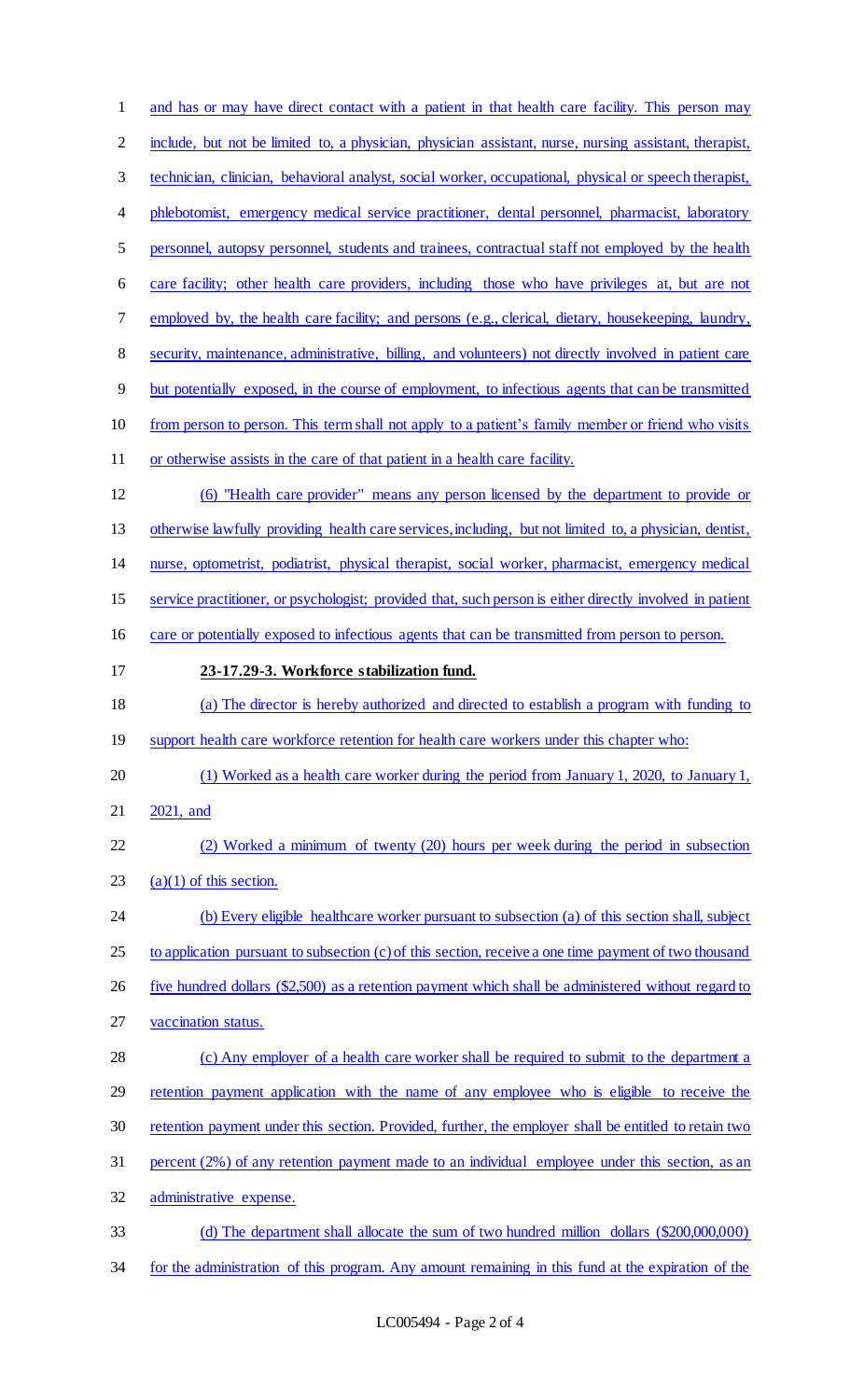- program shall revert to the department.
- (e) The department is hereby authorized to promulgate rules and regulations and produce
- application forms necessary to carry out the provisions of this chapter.
- **23-17.29-4. Acute care and psychiatric hospital relief.**
- The department is hereby authorized and directed to allocate the sum of two hundred
- million dollars (\$200,000,000) for the purposes of mitigating the negative impacts on hospital
- finances and operations as a result of the COVID-19 pandemic. Any acute care or psychiatric health
- 8 care facility that can demonstrate a qualifying need, pursuant to the Coronavirus State and Local
- Fiscal Recovery Funds (SLFRF) program, shall be eligible to apply for financial relief in any
- amount under this section.
- **23-17.29-5. Sunset.**
- The provisions of this chapter shall expire on January 1, 2024.
- SECTION 2. This act shall take effect upon passage.

#### ======== LC005494 ========